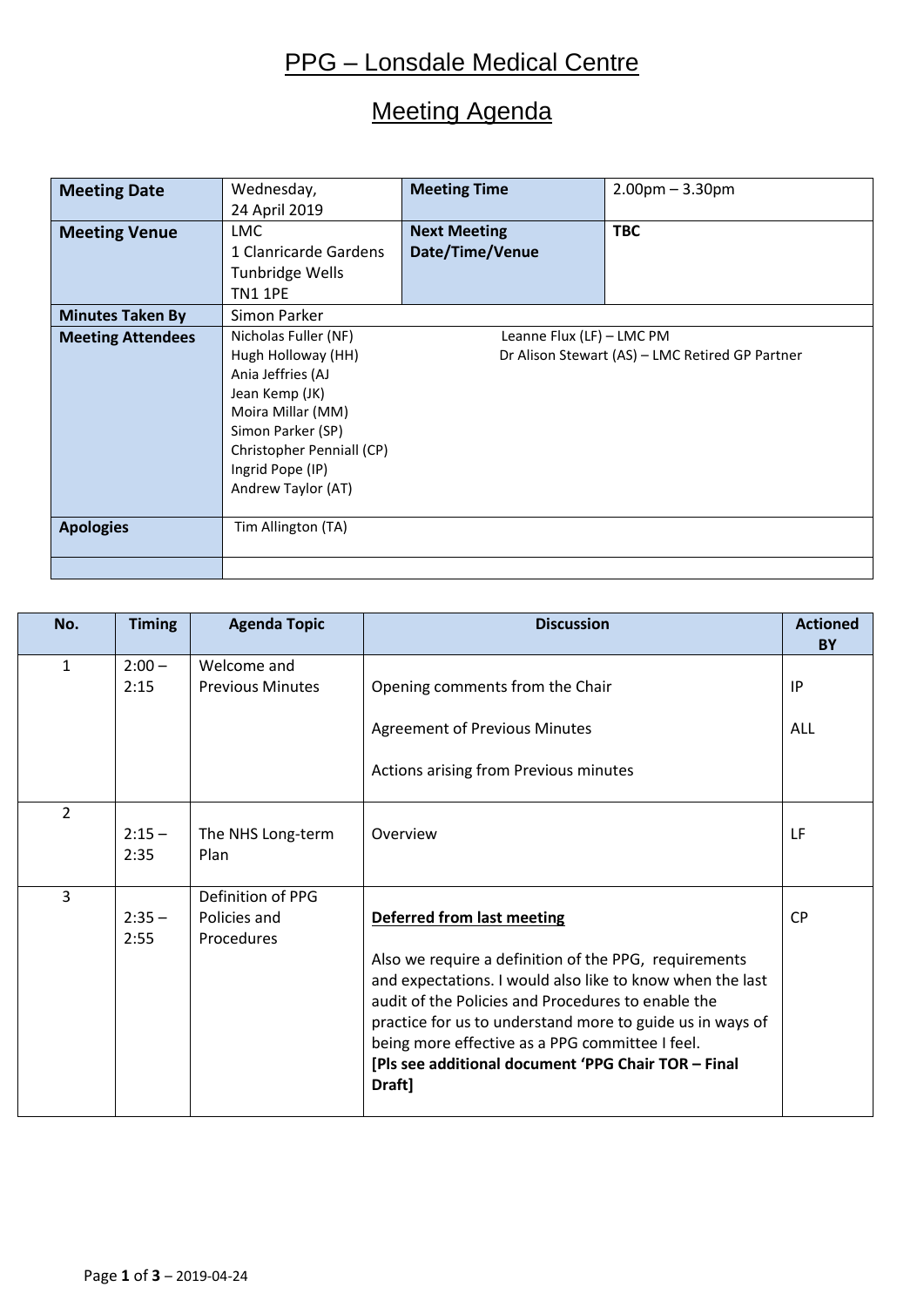# PPG – Lonsdale Medical Centre

#### Meeting Agenda

| 4 | $2:55 -$<br>3:05 | Facebook    | Comments on new Facebook page<br>https://www.facebook.com/groups/2142629489359020/                                                                                                                                                        | <b>ALL</b>                                      |
|---|------------------|-------------|-------------------------------------------------------------------------------------------------------------------------------------------------------------------------------------------------------------------------------------------|-------------------------------------------------|
| 5 | $3:05 -$<br>3:25 | Initiatives | Refer Appendix 1<br>Define priorities (1 to n or High to Low?)<br>Initiative 9 - The board in the waiting room is scruffy and<br>needs replacement.<br>Other initiatives as time permits<br>Select initiatives to discuss in next meeting | <b>ALL</b><br>MM/JK<br><b>ALL</b><br><b>ALL</b> |
| 6 | $3:25 -$<br>3:30 | AOB         | Select next meeting date                                                                                                                                                                                                                  | <b>ALL</b>                                      |